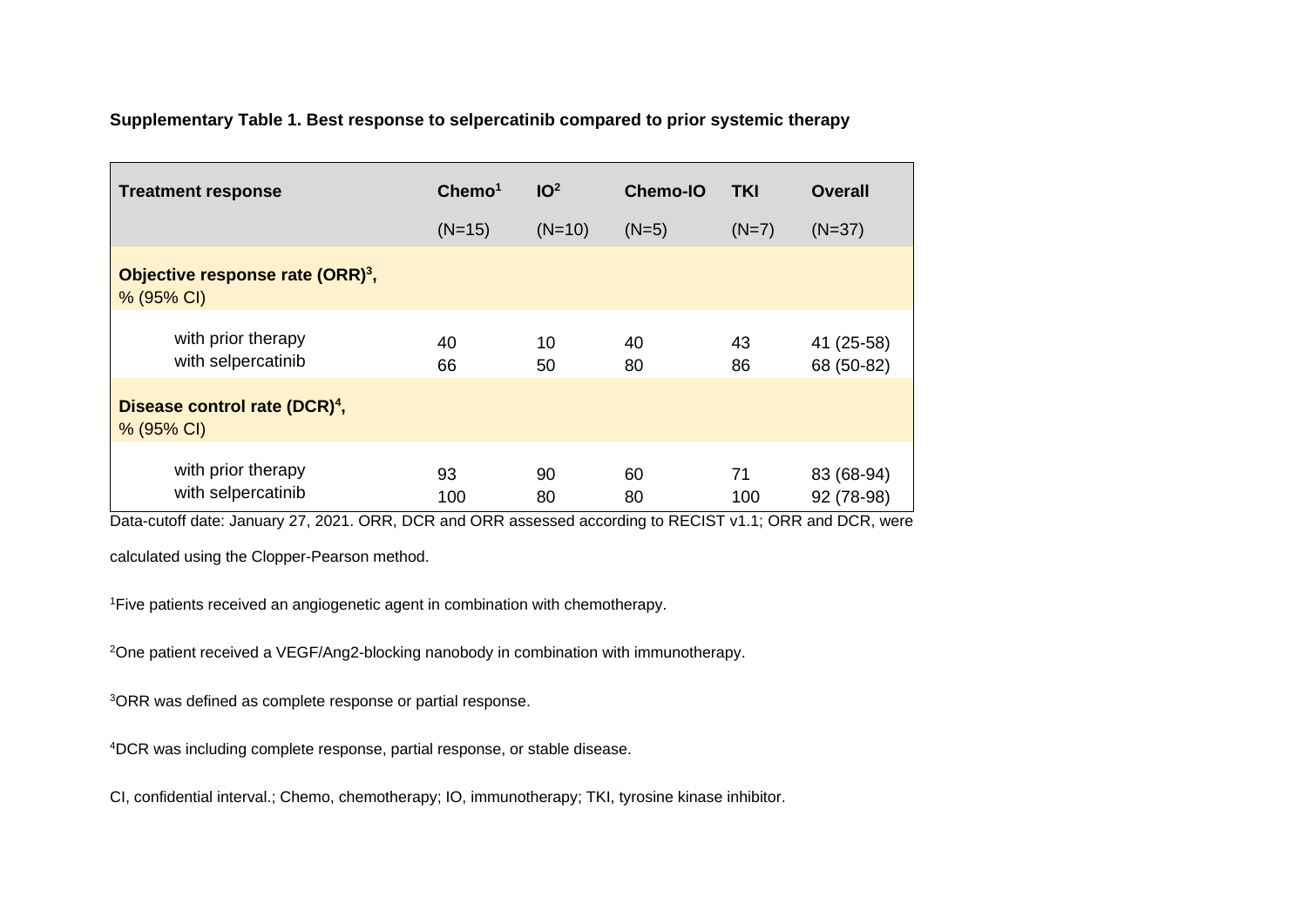| Patients, $n$ (% <sup>1</sup> )                     |         |           |                |                |                  |                           |                               |  |
|-----------------------------------------------------|---------|-----------|----------------|----------------|------------------|---------------------------|-------------------------------|--|
| <b>TRAEs</b>                                        | Grade 1 | Grade 2   | Grade 3        | Grade 4        | <b>Any Grade</b> | <b>Dose</b><br>reduction* | <b>Dose</b><br>interruption** |  |
| <b>Any Event</b>                                    | 32(64)  | 22(44)    | 10(20)         | 2(4)           | 44 (88)          | 20(40)                    | 13(26)                        |  |
| Fatigue/asthenia                                    | 12(24)  | 6(12)     | 2(4)           | $\mathbf 0$    | 20(40)           | 7(14)                     | 1(2)                          |  |
| <b>Increased Liver enzym</b><br>levels <sup>2</sup> | 10(20)  | 2(4)      | 4(8)           | 1(2)           | 17(34)           | 6(12)                     | 6(12)                         |  |
| <b>Hypertension</b>                                 | 2(4)    | 9(18)     | 2(4)           | $\mathbf 0$    | 13(26)           | 2(4)                      | 1(2)                          |  |
| <b>Dry mouth</b>                                    | 12(24)  | 1(2)      | $\overline{0}$ | $\overline{0}$ | 13(26)           | 1(2)                      | $\overline{0}$                |  |
| Edema peripheral                                    | 5(10)   | 4(8)      | $\pmb{0}$      | 1(2)           | 10(20)           | 2(4)                      | 1(2)                          |  |
| <b>Diarrhea</b>                                     | 3(6)    | 3(6)      | $\overline{0}$ | $\overline{0}$ | 6(12)            | $\overline{0}$            | $\overline{0}$                |  |
| <b>Nausea</b>                                       | 4(8)    | 1(2)      | $\mathbf 0$    | $\mathbf 0$    | 5(10)            | $\overline{0}$            | 0                             |  |
| <b>Abdominal pain</b>                               | 1(2)    | 1(2)      | 2(4)           | $\overline{0}$ | 4(8)             | 2(4)                      | $\overline{0}$                |  |
| Rash                                                | 2(4)    | 1(2)      | 1(2)           | $\pmb{0}$      | 4(8)             | 2(4)                      | 2(4)                          |  |
| <b>Increased creatinin</b>                          | 2(4)    | 1(2)      | $\overline{0}$ | $\mathbf 0$    | 3(6)             | $\overline{0}$            | $\overline{0}$                |  |
| <b>Prolonged QTc time</b>                           | 1(2)    | $\pmb{0}$ | 1(2)           | 1(2)           | 3(6)             | 1(2)                      | 1(2)                          |  |
| Leucopenia                                          | 1(2)    | 1(2)      | 1(2)           | $\overline{0}$ | 3(6)             | 1(2)                      | $\overline{0}$                |  |
| <b>Fever</b>                                        | 1(2)    | 1(2)      | $\mathbf 0$    | $\overline{0}$ | 2(4)             | 1(2)                      | $\pmb{0}$                     |  |

**Supplementary Table 2: Treatment-related adverse events (TRAEs) in patients treated with selpercatinib (N=50)**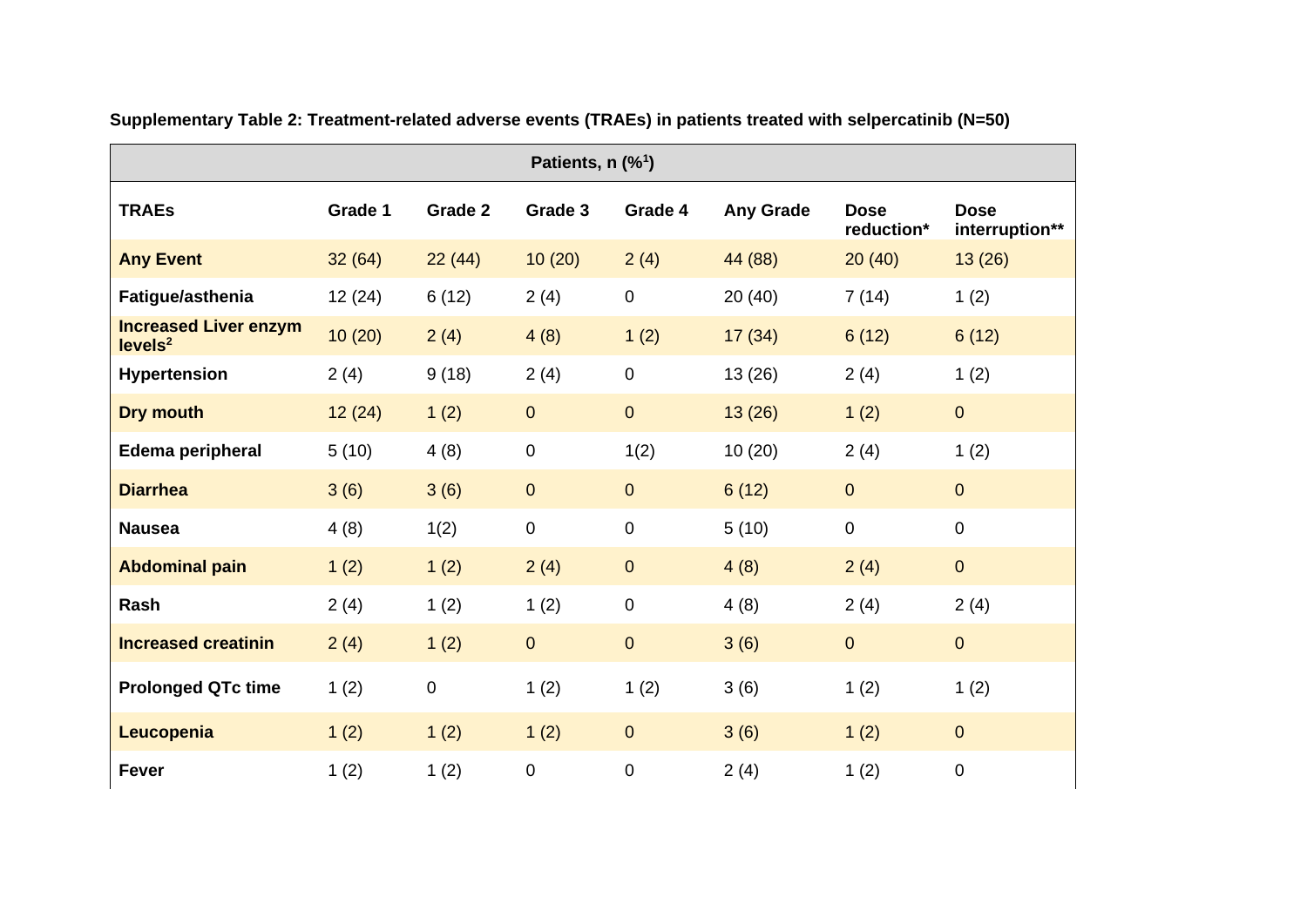| <b>Headache</b>                     | 2(4)             | $\overline{0}$ | $\mathbf 0$ | $\pmb{0}$   | 2(4) | $\pmb{0}$      | $\overline{0}$   |
|-------------------------------------|------------------|----------------|-------------|-------------|------|----------------|------------------|
| <b>Dysgeusia</b>                    | $\boldsymbol{0}$ | 1(2)           | $\pmb{0}$   | $\pmb{0}$   | 1(2) | $\pmb{0}$      | $\overline{0}$   |
| <b>Dyspnea</b>                      | $\overline{0}$   | 1(2)           | $\pmb{0}$   | $\pmb{0}$   | 1(2) | $\overline{0}$ | $\overline{0}$   |
| <b>Bloating</b>                     | $\boldsymbol{0}$ | 1(2)           | $\pmb{0}$   | $\pmb{0}$   | 1(2) | $\pmb{0}$      | $\boldsymbol{0}$ |
| <b>Allodynia</b>                    | 1(2)             | $\mathbf{O}$   | $\mathbf 0$ | $\mathbf 0$ | 1(2) | $\mathbf 0$    | $\overline{0}$   |
| <b>Pericarditis</b>                 | $\pmb{0}$        | $\mathbf 0$    | $\pmb{0}$   | 1(2)        | 1(2) | 1(2)           | 1(2)             |
| Dry skin                            | 1(2)             | $\overline{0}$ | $\mathbf 0$ | $\pmb{0}$   | 1(1) | $\pmb{0}$      | $\overline{0}$   |
| Iron deficience                     | $\boldsymbol{0}$ | 1(2)           | $\pmb{0}$   | $\mathbf 0$ | 1(1) | $\pmb{0}$      | $\mathbf 0$      |
| <b>Constipation</b>                 | 1(2)             | $\overline{0}$ | $\pmb{0}$   | $\pmb{0}$   | 1(2) | $\overline{0}$ | $\overline{0}$   |
| <b>Gastritis</b>                    | $\mathbf 0$      | 1(2)           | $\pmb{0}$   | $\pmb{0}$   | 1(2) | $\pmb{0}$      | $\boldsymbol{0}$ |
| <b>Livedo reticularis</b>           | $\overline{0}$   | $\overline{0}$ | 1(2)        | $\pmb{0}$   | 1(2) | $\mathbf{0}$   | $\overline{0}$   |
| Paronchyia                          | $\boldsymbol{0}$ | 0(0)           | 1(2)        | $\pmb{0}$   | 1(2) | $\pmb{0}$      | $\pmb{0}$        |
| <b>Hypersensitivity</b><br>reaction | $\mathbf 0$      | $\overline{0}$ | 1(2)        | $\pmb{0}$   | 1(2) | 1(2)           | 1(2)             |
| <b>Ascites</b>                      | $\boldsymbol{0}$ | 1(2)           | $\mathbf 0$ | $\pmb{0}$   | 1(2) | $\pmb{0}$      | $\overline{0}$   |
| <b>Myalgia</b>                      | $\mathbf{0}$     | 1(2)           | $\pmb{0}$   | $\mathbf 0$ | 1(2) | $\mathbf 0$    | $\overline{0}$   |
| Hyponatremia                        | $\boldsymbol{0}$ | $\mathbf 0$    | 1(2)        | $\pmb{0}$   | 1(2) | 1(2)           | $\mathbf 0$      |
| Thrombocytopenia                    | $\overline{0}$   | 1(2)           | $\pmb{0}$   | $\pmb{0}$   | 1(2) | $\mathbf{0}$   | $\overline{0}$   |
| Hypocalcemia                        | 1(2)             | 0              | 0           | $\pmb{0}$   | 1(2) | $\pmb{0}$      | $\pmb{0}$        |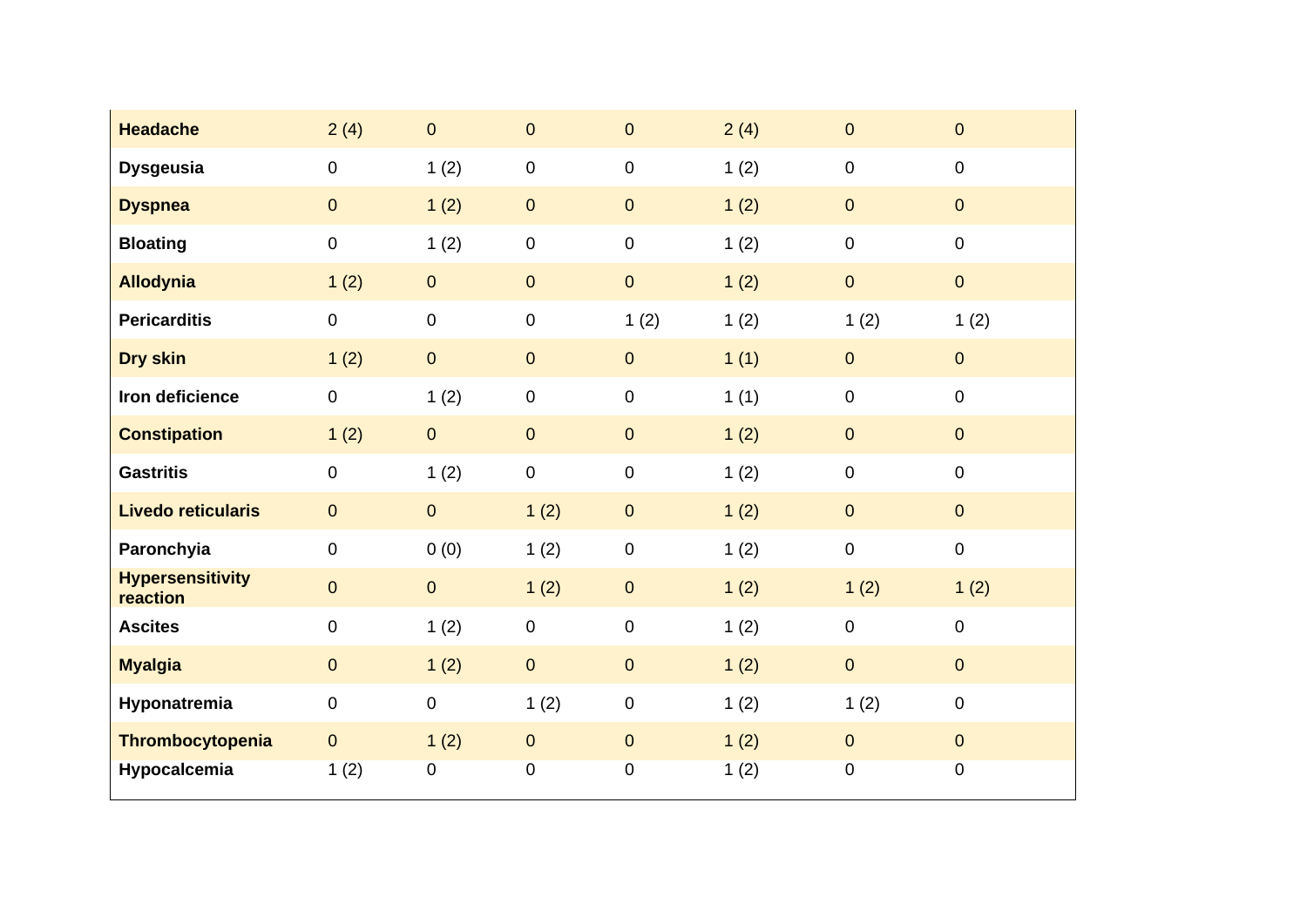Data cut-off date: January 27, 2021; this analysis included any patient who received at least one dose of selpercatinib; TRAEs were graded as per Common Terminology Criteria for Adverse Events (CTCAE) version 5.0, as determined by the treating physician.

<sup>1</sup>Percentage may not equal to 100 because of rounding.

<sup>2</sup>Liver enzymes are related to aspartate aminotransferase (AST) and alanine aminotransferase (ALT), bilirubin and gamma-glutamyl transferase (GGT).

\* In three patients, dose reduction occurred because of two simultaneously TRAEs; in two other patients, dose reduction was due to three TRAEs at once.

\*\*In two patients, dose interruption occurred because of two simultaneously TRAEs.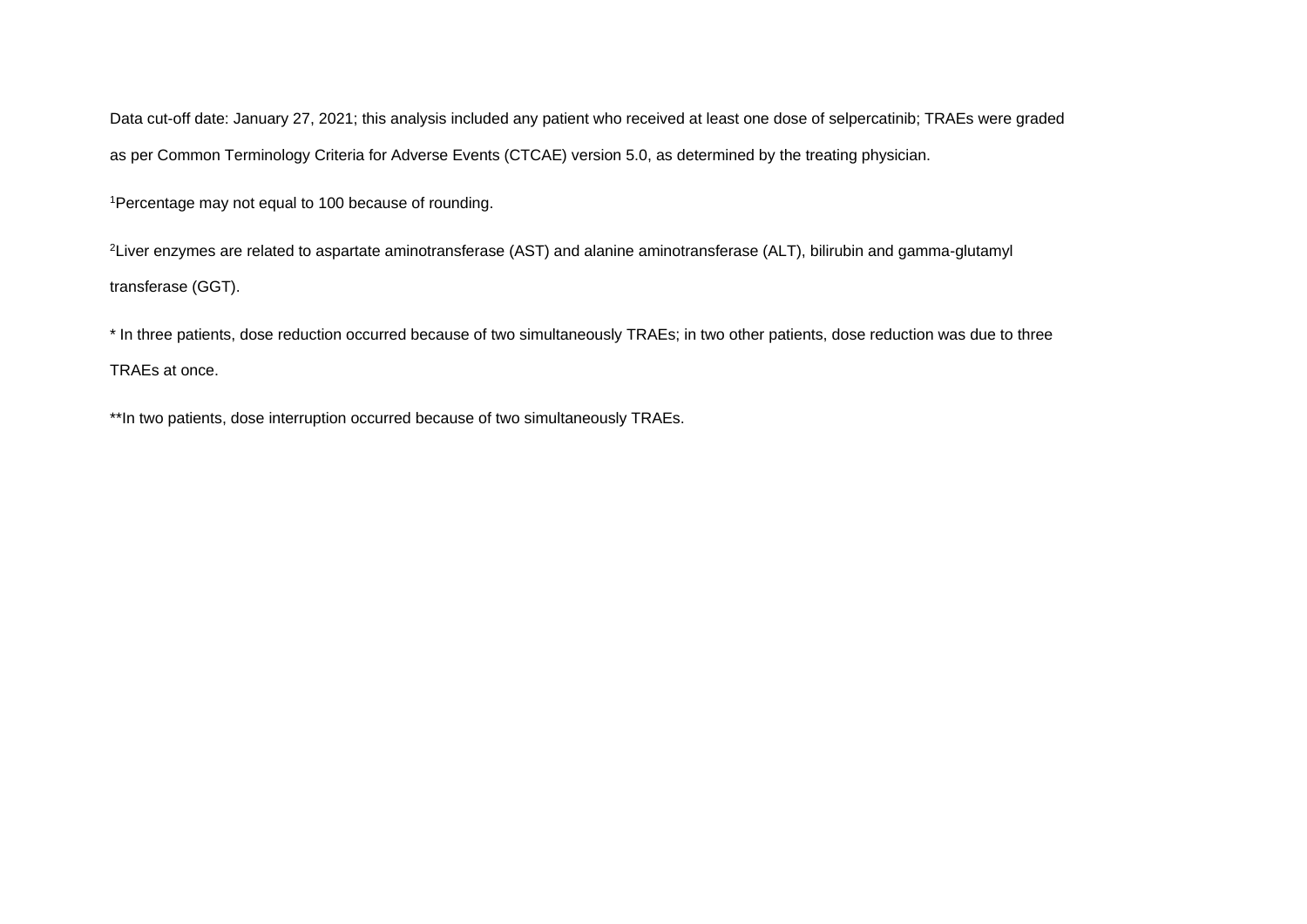## **Supplementary Figure 1 A.**





## **Supplementary Figure 1 B.**